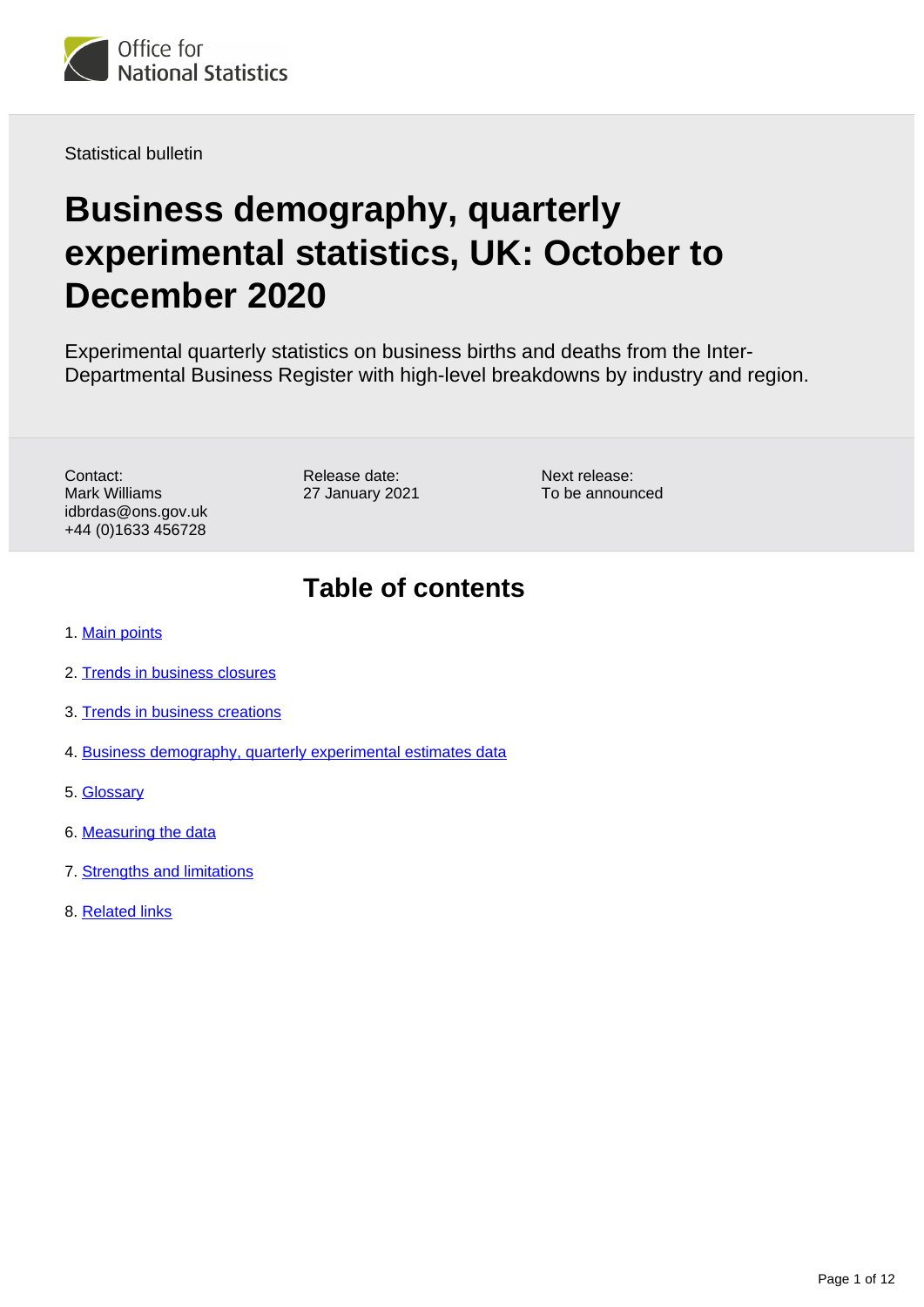# <span id="page-1-0"></span>**1 . Main points**

- The number of businesses removed from the Inter-Departmental Business Register (IDBR) (business closures) in the UK in Quarter 4 (Oct to Dec) 2020 was 37% higher than the fourth quarter of 2019 and higher than any fourth quarter of the past four years.
- All industries, except motor trades, have more business closures in Quarter 4 2020 than in Quarter 4 2019.
- The number of businesses added to the IDBR (business creations) in the UK in Quarter 4 2020 was 24% higher than the fourth quarter of 2019 and higher than any fourth quarter of the past four years.
- Industries which showed the greatest increases in business creations, Quarter 4 2020 on Quarter 4 2019, were business administration and support, retail, professional and scientific, and transportation and storage.
- Data in this release are [experimental](https://www.ons.gov.uk/methodology/methodologytopicsandstatisticalconcepts/guidetoexperimentalstatistics) and produced rapidly to support understanding of the impact of the coronavirus pandemic on the economy; our [annual business demography publication](https://www.ons.gov.uk/businessindustryandtrade/business/activitysizeandlocation/bulletins/businessdemography/previousReleases) remains the best source of information on business demography.

Quarterly data in this release are not entirely consistent with the annual business demography publication, which is a more accurate reflection of business births and deaths. The quarterly data in this release are broadly in line and provide new evidence using new methods.

# <span id="page-1-1"></span>**2 . Trends in business closures**

Business closures are those removed from the Inter-Departmental Business Register (IDBR) - a database of all businesses in the UK registered for Value Added Tax (VAT) and/or the Pay As You Earn (PAYE) income tax system, used as a sampling frame for ONS business surveys. A business is removed from the IDBR if its turnover and employment are zero for several periods, or the ONS is notified the business has ceased trading through an administrative source. These are referred to as business deaths in our [annual business demography](https://www.ons.gov.uk/businessindustryandtrade/business/activitysizeandlocation/bulletins/businessdemography/previousReleases)  [publication](https://www.ons.gov.uk/businessindustryandtrade/business/activitysizeandlocation/bulletins/businessdemography/previousReleases) and other data. For more information see the [Measuring the data](https://www.ons.gov.uk/businessindustryandtrade/business/activitysizeandlocation/bulletins/businessdemographyquarterlyexperimentalstatisticsuk/quarter42020#measuring-the-data) and [Glossary](https://www.ons.gov.uk/businessindustryandtrade/business/activitysizeandlocation/bulletins/businessdemographyquarterlyexperimentalstatisticsuk/quarter42020#glossary) sections.

The number of business closures in the UK in Quarter 4 (Oct to Dec) 2020 was significantly higher than in Quarter 4 2019, and is the highest figure of all the Quarter 4 closures in the four years for which data are available. This follows two quarters for which the number of business closures was low.

It takes a relatively long time for a business to be removed from the IDBR, which may happen several months after the effective closure of the business. The legal and statistical processes are complex and are explained in more detail in the **[Measuring the data](https://www.ons.gov.uk/businessindustryandtrade/business/activitysizeandlocation/bulletins/businessdemographyquarterlyexperimentalstatisticsuk/quarter42020#measuring-the-data) and [Strengths and limitations](https://www.ons.gov.uk/businessindustryandtrade/business/activitysizeandlocation/bulletins/businessdemographyquarterlyexperimentalstatisticsuk/quarter42020#strengths-and-limitations)** sections.

Data from our annual business demography publication demonstrate that many businesses are added to, and removed from, the IDBR every year, so it is the extent to which this figure is greater than expected that we are interested in in order to identify an impact of the coronavirus (COVID-19) pandemic. Looking at the annual figures we see that the total number of business closures figure in 2020 is almost 17% higher than the average number of closures in the last three years.

However, the number of closures in Quarter 1 (Jan to Mar) 2020 (pre-pandemic in terms of any COVID-19 impact on register business creations and closures) is very high, which is boosting the annual number of closures in 2020. There is some evidence that a larger number of single employee companies were closed in Quarter 1 2020, and it is possible that this is due to those businesses getting ready for changes to taxation rules on contracting.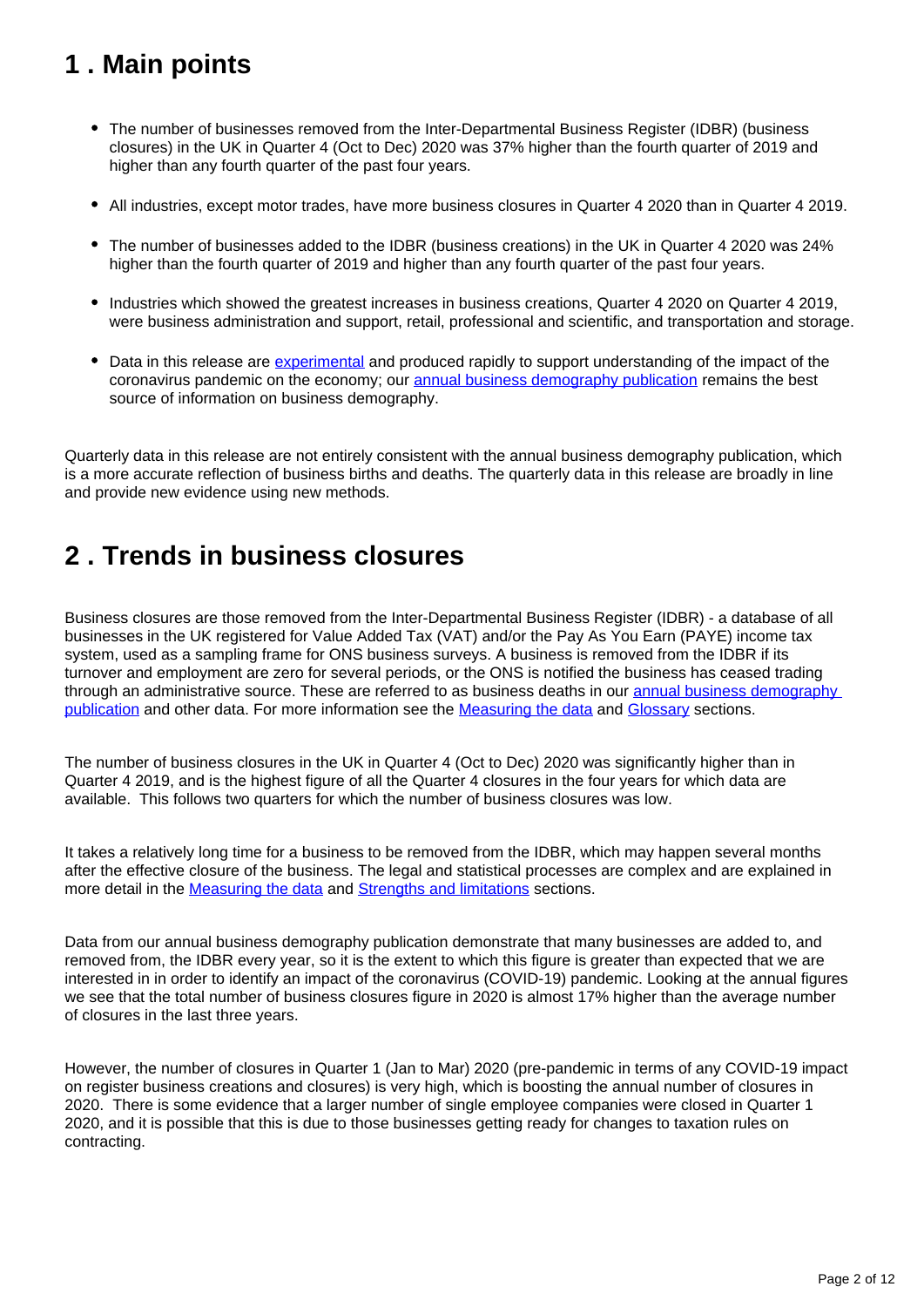If we remove the first quarters from the calculation in all of the years 2017 to 2020 and only look at Quarters 2 (Apr to June) to 4 there is an increase of almost 10% in the number of closures in 2020 compared to the average of 2017 to 2019. Similarly, there is a 5% increase in business closures for 2020 Quarters 2 to 4 compared to 2019 Quarters 2 to 4.

#### **Figure 1: Business closures were higher in Quarter 4 2020 than in Quarter 4 2019**

**Number of businesses removed from the Inter-Departmental Business Register (IDBR), quarterly, UK, Quarter 1 (Jan to Mar) 2017 to Quarter 4 (Oct to Dec) 2020**

## Figure 1: Business closures were higher in Quarter 4 2020 than in Quarter 4 2019

Number of businesses removed from the Inter-Departmental Business Register (IDBR), quarterly, UK, Quarter 1 (Jan to Mar) 2017 to Quarter 4 (Oct to Dec) 2020



**Source: Office for National Statistics – Inter-Departmental Business Register (IDBR)**

### **Characteristics of business closures**

Business closures appear to be seasonal: there tend to be more in the first half of the year than in the second half. This is true for most industries and regions.

Businesses in the information and communication industry (SIC07 section J) made up a larger proportion of all businesses removed from the IDBR in Quarter 4 2020 than in Quarter 4 2019. This continues a pattern first seen in Quarter 2 2020.

By contrast, businesses in the accommodation and food services industry made up a smaller share of business closures in Quarter 4 2020 than usual. This is despite this industry being adversely impacted by the coronavirus pandemic in the short term. This may be due to measures taken by the government to support industries through the pandemic.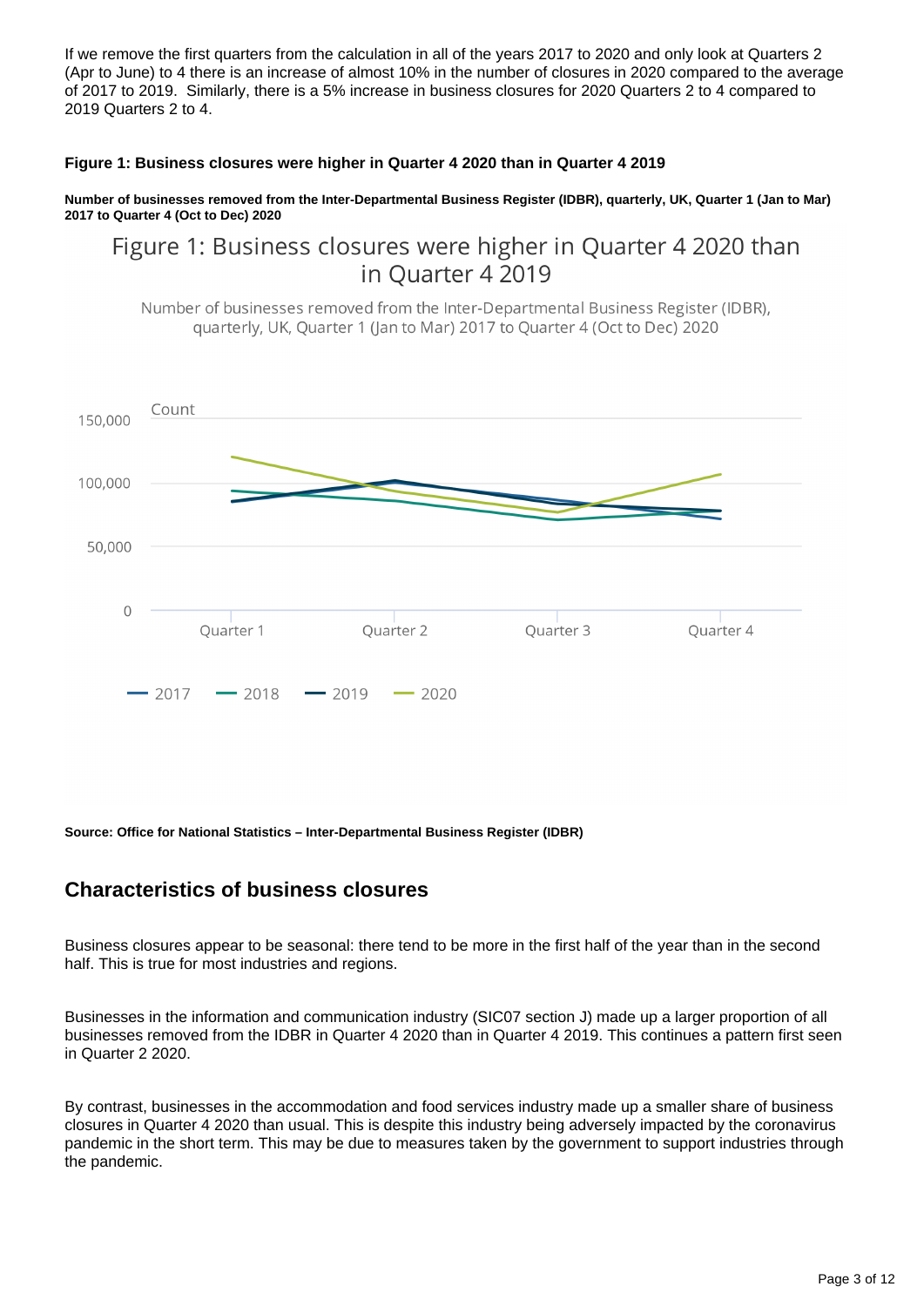The regional distribution of business closures is fairly stable in recent periods, with no region particularly standing out as taking a greater share of closures.

The average size of businesses that were removed from the IDBR in Quarter 4 2020, based on their employment, was 2.6, which is smaller than the figures seen in Quarter 4 for 2017 to 2019 and is almost 14% smaller than the average employment for closures in Quarter 4 2019.

#### **Other data on business closures**

Monthly data from the insolvency service shows that in November the number of insolvencies remained low.

Data from Companies House are available only up to Quarter 3 (July to Sept) 2020, and at that time company dissolutions were down 21% compared with Quarter 3 2019. However, Companies House state that during September 2020 they restarted the voluntary strike-off process. This may be one of the reasons Quarter 4 deaths are relatively strong on IDBR.

## <span id="page-3-0"></span>**3 . Trends in business creations**

Business creations are new enterprise entries onto the Inter-Departmental Business Register (IDBR). These are referred to as business births in our [annual business demography publication](https://www.ons.gov.uk/businessindustryandtrade/business/activitysizeandlocation/bulletins/businessdemography/previousReleases), and other data. For more information see the [Measuring the data](https://www.ons.gov.uk/businessindustryandtrade/business/activitysizeandlocation/bulletins/businessdemographyquarterlyexperimentalstatisticsuk/quarter42020#measuring-the-data) and [Glossary](https://www.ons.gov.uk/businessindustryandtrade/business/activitysizeandlocation/bulletins/businessdemographyquarterlyexperimentalstatisticsuk/quarter42020#glossary) sections.

The number of business creations in the UK in Quarter 4 (Oct to Dec) 2020 was up 24% on Quarter 4 2019 (Figure 2), following on from a relatively strong number of business creations in Quarter 3 (July to Sept). This is contrary to expectations that business creation would be lower due to the coronavirus (COVID-19) pandemic.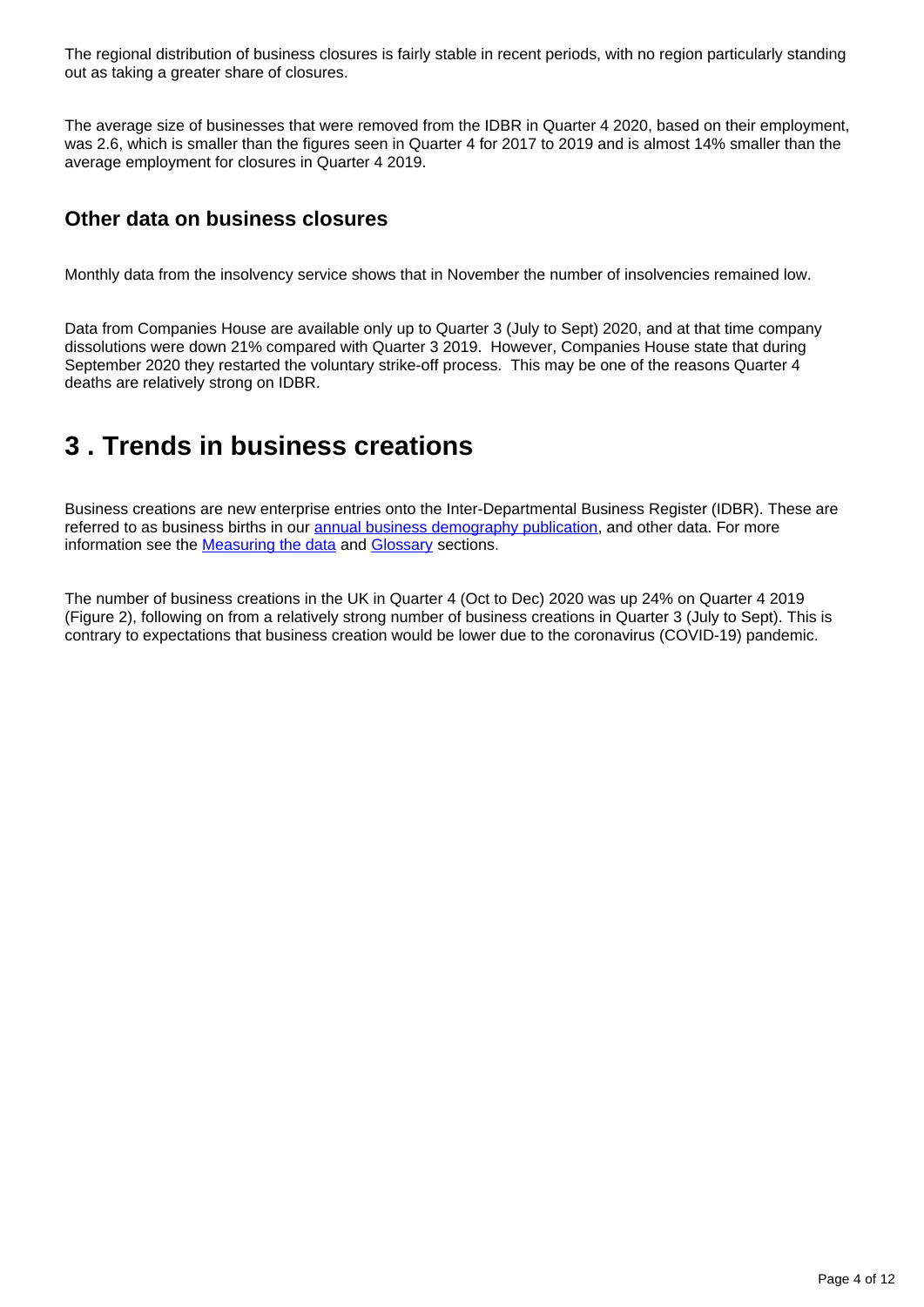#### **Figure 2: Business creations in Quarter 4 2020 were higher than in Quarter 4 2019**

**Number of businesses added to the Inter-Departmental Business Register (IDBR), quarterly, UK, Quarter 1 (Jan to Mar) 2017 to Quarter 4 (Oct to Dec) 2020**

## Figure 2: Business creations in Quarter 4 2020 were higher than in Ouarter 4 2019

Number of businesses added to the Inter-Departmental Business Register (IDBR), quarterly, UK, Ouarter 1 (Jan to Mar) 2017 to Ouarter 4 (Oct to Dec) 2020



#### **Source: Office for National Statistics – Inter-Departmental Business Register (IDBR)**

**Notes:**

1. There is strong seasonality in business creation: there tend to be more in the first half of the year than in the second half, especially in the first quarter, associated with the start of the financial year. This is true for most industries and regions, to a greater or lesser extent, but especially true for businesses in the financial and insurance and real estate industries.

There is typically a shorter lag in adding businesses to the IDBR after the effective creation of the business, than there is for removing businesses from the IDBR after their effective closure. As such, the rebound in births which started in Quarter 3 2020 is likely to reflect a genuine trend for increased business creation.

### **Characteristics of business creations**

Industries which showed the greatest increases in business creations, Quarter 4 2020 on Quarter 4 2019, were business administration and support, retail, professional and scientific, and transportation and storage. In Quarter 4 we have seen an increase of the share of all creations by sole proprietors.

The retail industry continued the strong growth shown in Quarter 3 2020 into Quarter 4. This is likely to be due to an increase in online retailers, [since there has been a large increase in online retail sales during the pandemic](https://blog.ons.gov.uk/2020/06/29/shopping-may-never-be-the-same-again/).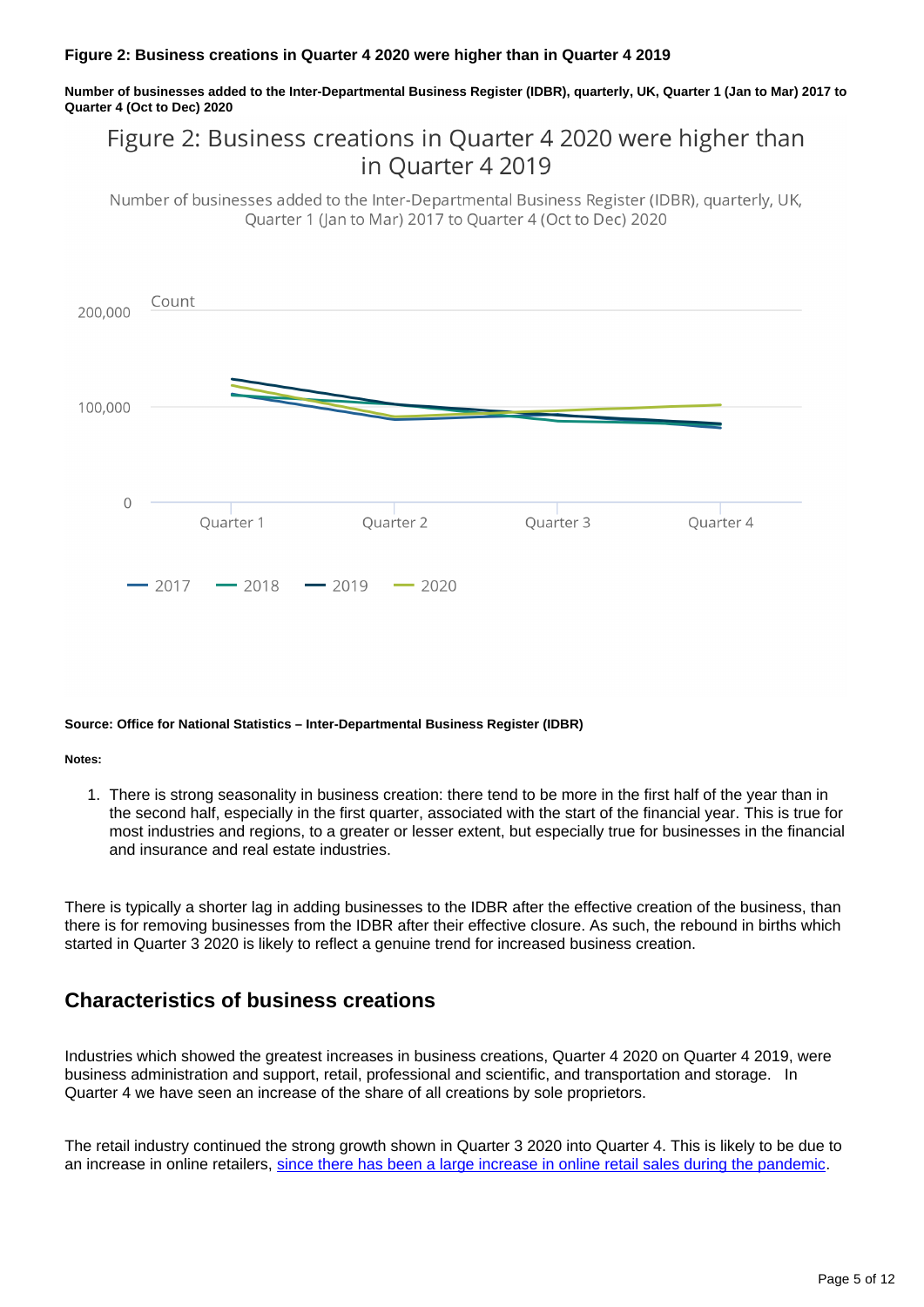The number of businesses created in the health and social care industry continues to be at much lower levels from the start of the pandemic (around a third of the pre-pandemic levels). Further significant falls on the same quarter a year ago are seen in the education, arts and entertainment, accommodation and foods services, and construction industries. These were [all industries negatively affected by the pandemic](https://www.ons.gov.uk/economy/grossdomesticproductgdp/articles/coronavirusandtheimpactonoutputintheukeconomy/july2020).

Business creations continue at low levels since the pandemic in the information and communication industry, but finance and insurance shows signs of recovering to near normal levels in Quarter 4 following two quarters of low creations.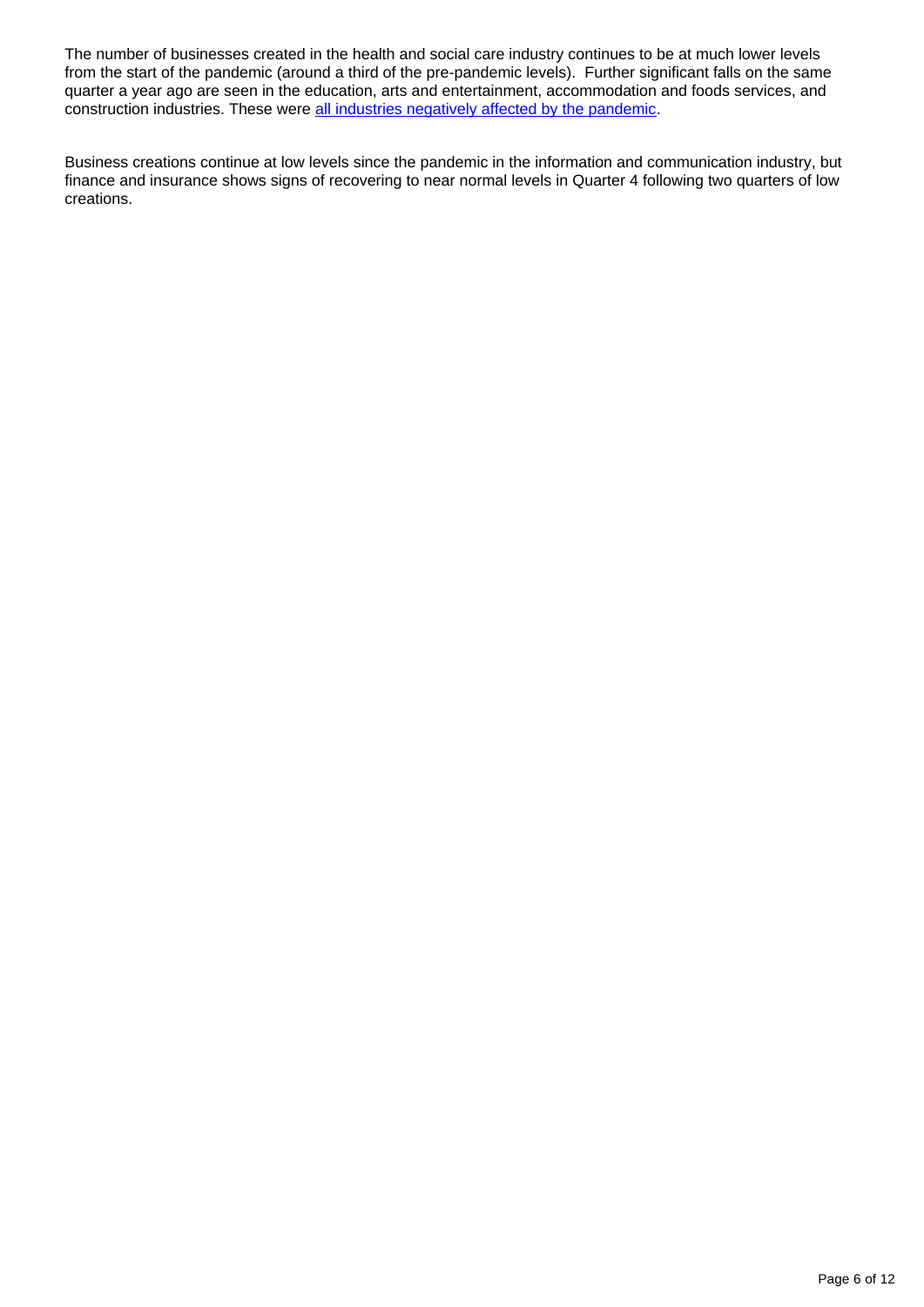#### **Figure 3: Retail and business services industries made up a larger proportion of business creations in Quarter 4 2020 than in recent years**

**Proportion of businesses added to the Inter-Departmental Business Register (IDBR) by Standard Industrial Classification (SIC) 2007 industry, quarterly, UK, Quarter 1 (Jan to Mar) 2017 to Quarter 4 (Oct to Dec) 2020**

## Figure 3: Retail and business services industries made up a larger proportion of business creations in Quarter 4 2020 than in recent years

Proportion of businesses added to the Inter-Departmental Business Register (IDBR) by Standard Industrial Classification (SIC) 2007 industry, quarterly, UK, Quarter 1 (Jan to Mar) 2017 to Quarter 4 (Oct to Dec) 2020



#### **Source: Office for National Statistics – Inter-Departmental Business Register (IDBR)**

**Notes:**

- ABCDE Agriculture, mining, manufacturing, energy, water and waste services
- F Construction
- G Wholesale, retail and motor trades
- H Transportation and storage
- I Accommodation and food services
- JKL Information and communications, finance and insurance, real estate
- M Professional, scientific and technical activities
- N Administrative support services
- PQRS Education, health and social care, arts and other services

The proportion of business creations in each country and region of the UK was similar in Quarter 4 2020 to that of Quarter 4 2019.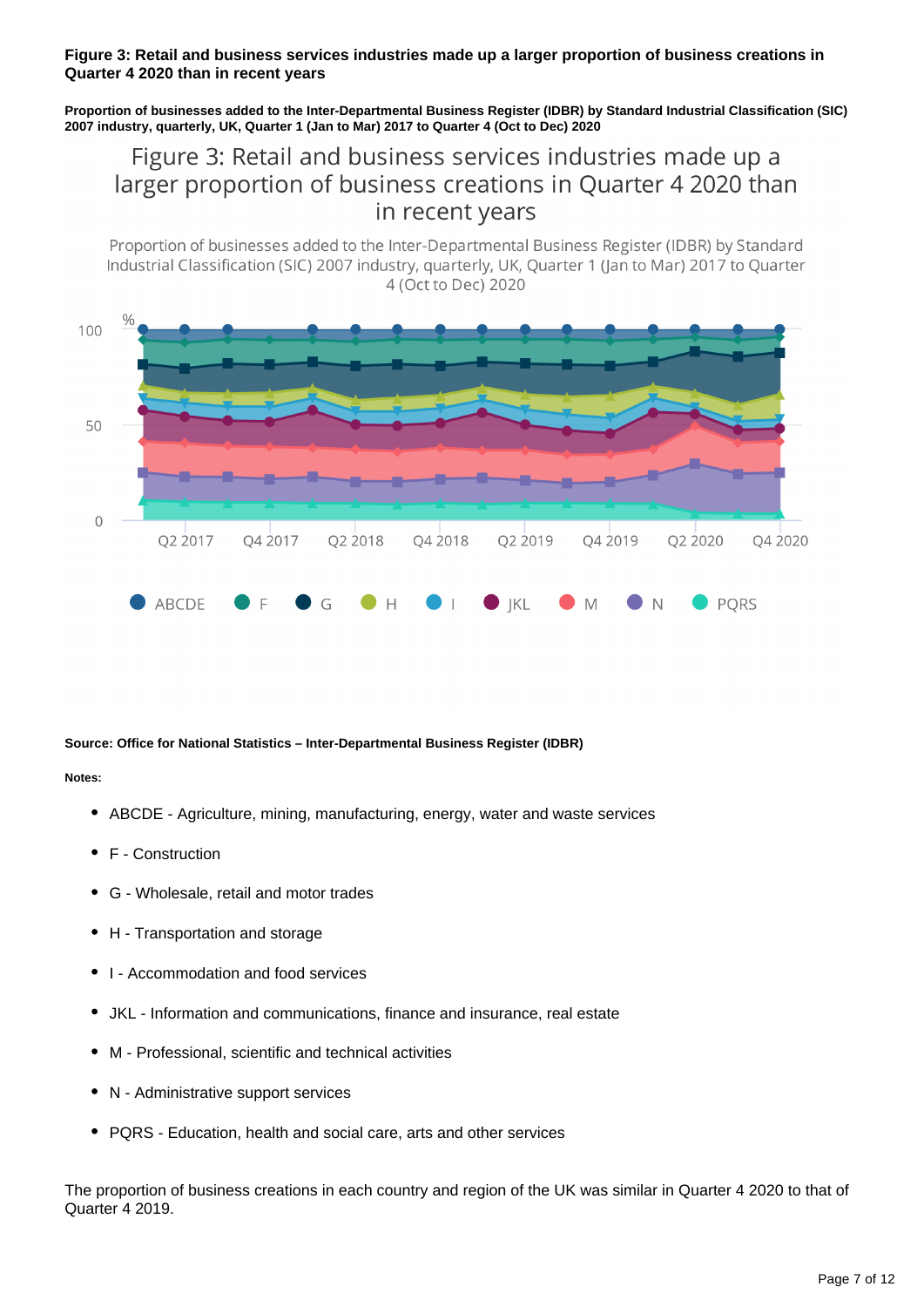Businesses added to the IDBR in Quarter 4 2020 were substantially smaller on average, based on turnover and employment, than in the same quarter in the past few years (Figure 4). These data are in part based on predictions made when the company is registered and may therefore reflect expectations of harder trading conditions for new businesses in 2020. They may also reflect the types of businesses being created.

#### **Figure 4: Businesses created in Quarter 4 2020 had fewer employees on average than Quarter 4 2019**

**Average employment of businesses added to the Inter-Departmental Business Register (IDBR) by Standard Industrial Classification (SIC) 2007 industry, quarterly, UK, Quarter 1 (Jan to Mar) 2017 to Quarter 4 (Oct to Dec) 2020**

## Figure 4: Businesses created in Quarter 4 2020 had fewer employees on average than Quarter 4 2019

Average employment of businesses added to the Inter-Departmental Business Register (IDBR) by Standard Industrial Classification (SIC) 2007 industry, quarterly, UK, Quarter 1 (Jan to Mar) 2017 to Quarter 4 (Oct to Dec) 2020



#### **Source: Office for National Statistics – Inter-Departmental Business Register (IDBR)**

Between 2017 and 2019, the average new business created in Quarter 4 had around 3.5 employees. This fell to 2.7 employees in Quarter 4 2020. This fall reflects smaller average sizes in most industries. It also reflects that businesses are being created to a greater extent than before in industries where only a small number of employees are required, for example online retailing.

#### **Other data on business creation**

We publish the number of new VAT returners monthly in our Faster Indicators release, including the figure for December published on 14 January. These show a pick-up in VAT registrations in Quarters 3 and 4 of 2020 after a big drop in April to June 2020.

Weekly indicators of company incorporations using Companies House data in our weekly Faster Indicators [publication](https://www.ons.gov.uk/peoplepopulationandcommunity/healthandsocialcare/conditionsanddiseases/bulletins/coronavirustheukeconomyandsocietyfasterindicators/previousReleases) also show an increase in business creations in the weeks of Quarter 4 2020, relative to the same time last year.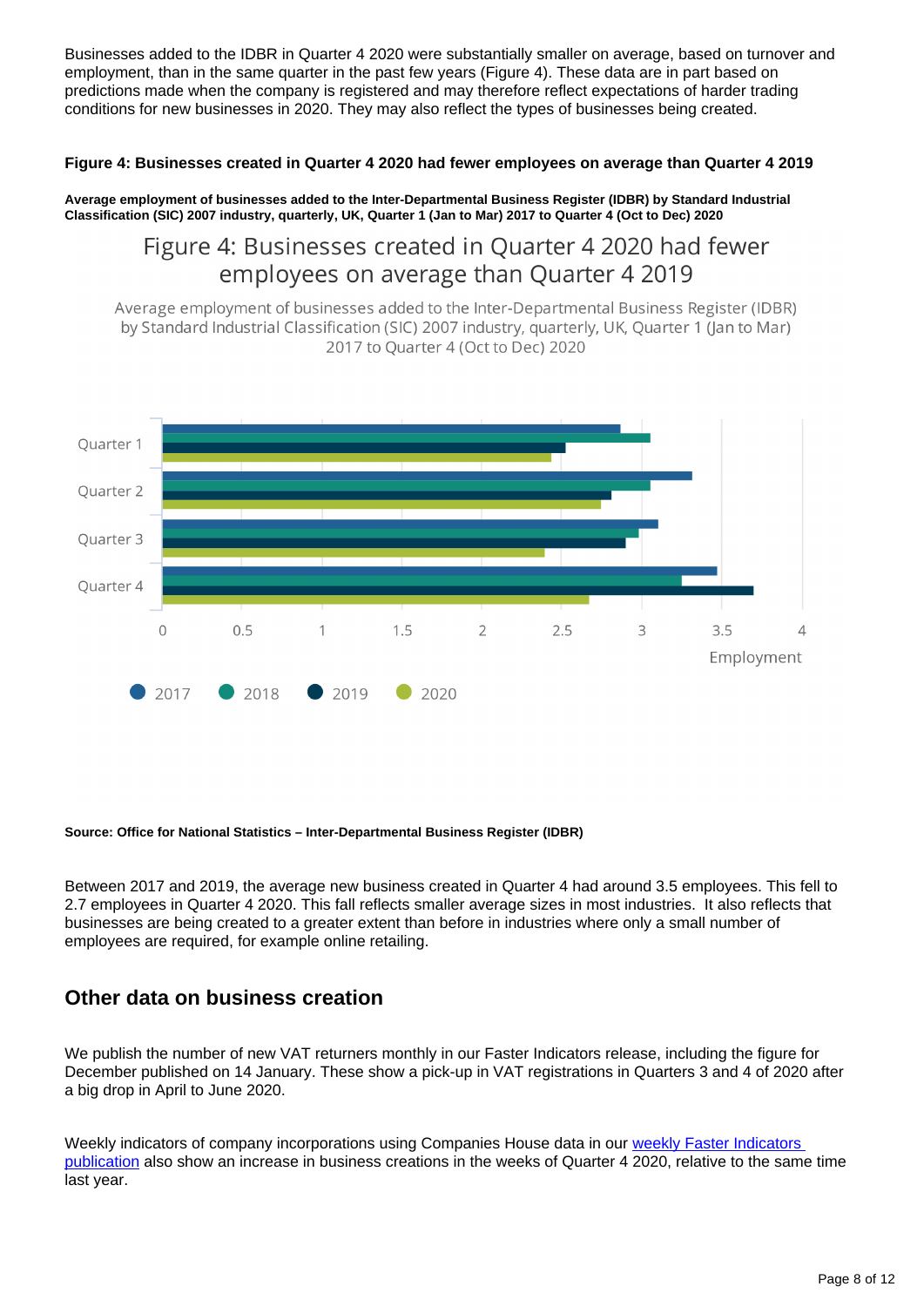# <span id="page-8-0"></span>**4 . Business demography, quarterly experimental estimates data**

[Business demography, quarterly experimental statistics, UK](https://www.ons.gov.uk/businessindustryandtrade/business/activitysizeandlocation/datasets/businessdemographyquarterlyexperimentalstatisticsuk) Dataset | Released 27 January 2021 Experimental quarterly statistics on business creations or births and closures or deaths from the Inter-Departmental Business Register (IDBR) with high-level breakdowns by industry and region.

# <span id="page-8-1"></span>**5 . Glossary**

### **Business**

For this release, the term "business" is used to represent an enterprise. An enterprise can be defined as the smallest combination of legal units (generally based on Value Added Tax (VAT) and/or Pay As You Earn (PAYE) records) that is an organisational unit producing goods or services, which benefits from a certain degree of autonomy in decision-making, especially for the allocation of its current resources. An enterprise carries out one or more activities at one or more locations. An enterprise may also be a sole legal unit.

### **Business creations**

Often referred to as business births, we refer to enterprises added to the Inter-Departmental Business Register (IDBR) as business creations in this release. Enterprises are added to the IDBR when a new business is identified from administrative sources, usually the VAT or PAYE systems.

#### **Business closures**

Business closures are removals from the IDBR. A business is removed from the IDBR if its turnover and employment are zero for several periods, or the ONS is notified the business has ceased trading through an administrative source. These are referred to as business deaths in our [annual business demography publication](https://www.ons.gov.uk/businessindustryandtrade/business/activitysizeandlocation/bulletins/businessdemography/previousReleases) and other data.

This should not be confused with temporary business closures due to the coronavirus (COVID-19) pandemic, whereby a business pauses trading but is still an active business.

### **The Inter-Departmental Business Register (IDBR)**

A database of all businesses in the UK registered for VAT and/or the PAYE income tax system. There are approximately 2.7 million businesses on the IDBR. The IDBR is the register of UK businesses used as a sampling frame for ONS business surveys.

# <span id="page-8-2"></span>**6 . Measuring the data**

This section outlines important information about the data in this release. This is a new release of experimental [statistics,](https://www.ons.gov.uk/methodology/methodologytopicsandstatisticalconcepts/guidetoexperimentalstatistics) and the information in this section is important to correctly interpret it.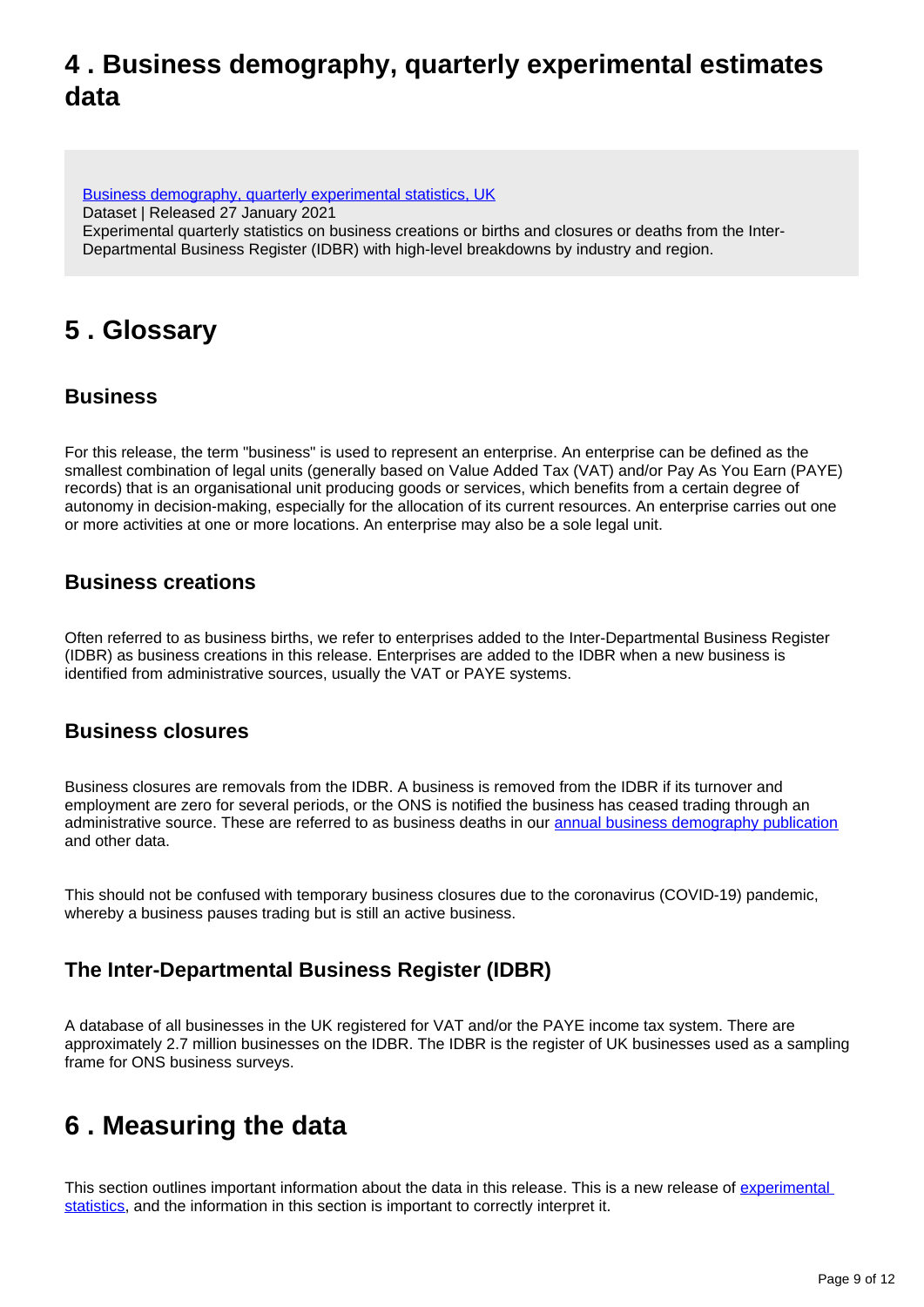### **Time of recording**

Business creations and closures in these data are based on the date on which the action occurs on the Inter-Departmental Business Register (IDBR). Data for this release are extracted from the IDBR weekly and are allocated to quarters according to the date of the Friday of that week, since most major updates to the IDBR occur at the end of the working week. This may lead to some misallocation between quarters.

The date a business is added to the IDBR is generally on the same day, or within a few days, of the legal creation of the business as a company with Companies House. However, this can be several weeks after the effective birth of the business.

For business closures, the registration process can take a little longer, as the death of a business may be long and complex. The "effective" death of a business may occur several months before its actual death from a legal perspective. A business is removed from the IDBR if information from HM Revenue and Customs (HMRC), Office for National Statistics (ONS) business surveys, Companies House or The Insolvency Service indicates it is no longer active. The ONS proves deaths by contacting companies if necessary.

#### **Frequency of data**

The IDBR is updated from four main sources:

- Value Added Tax (VAT)
- Pay As You Earn (PAYE)
- ONS business surveys
- Companies House

The updates occur in various frequencies from daily to annual. Because the important PAYE update is quarterly, a shorter time period analysis of business creations and closures would be very volatile. As such, this source is best suited to quarterly publications.

#### **Turnover and employment data**

The turnover data on the IDBR is mostly derived from VAT or ONS business survey records. Employment data on the IDBR is derived from PAYE or ONS business survey records. In some cases, values are imputed from administrative data. The turnover data are updated annually, every September, from available data. Employment data are updated more frequently for some businesses but at least annually for all businesses.

The turnover and employment data for business closures are the stored values at the last update while the business was active on the IDBR, often the last annual update. These figures are not adjusted for inflation, so the average turnover would be expected to rise slowly over time in line with inflation.

For business creations, the value for turnover is usually that estimated by the business upon registration with HMRC for VAT. The employment value is the number of actually registered employees on their PAYE scheme if they have one, and it is imputed if they do not. This value is revised on the IDBR when more up-to-date data are received, but it is not revised in these statistics.

Data on turnover and employment on the IDBR should not be used to measure economic growth or the growth of the labour market; other ONS sources are preferred for these purposes. Data points are generally reasonably current for larger businesses, but they are less so for smaller businesses.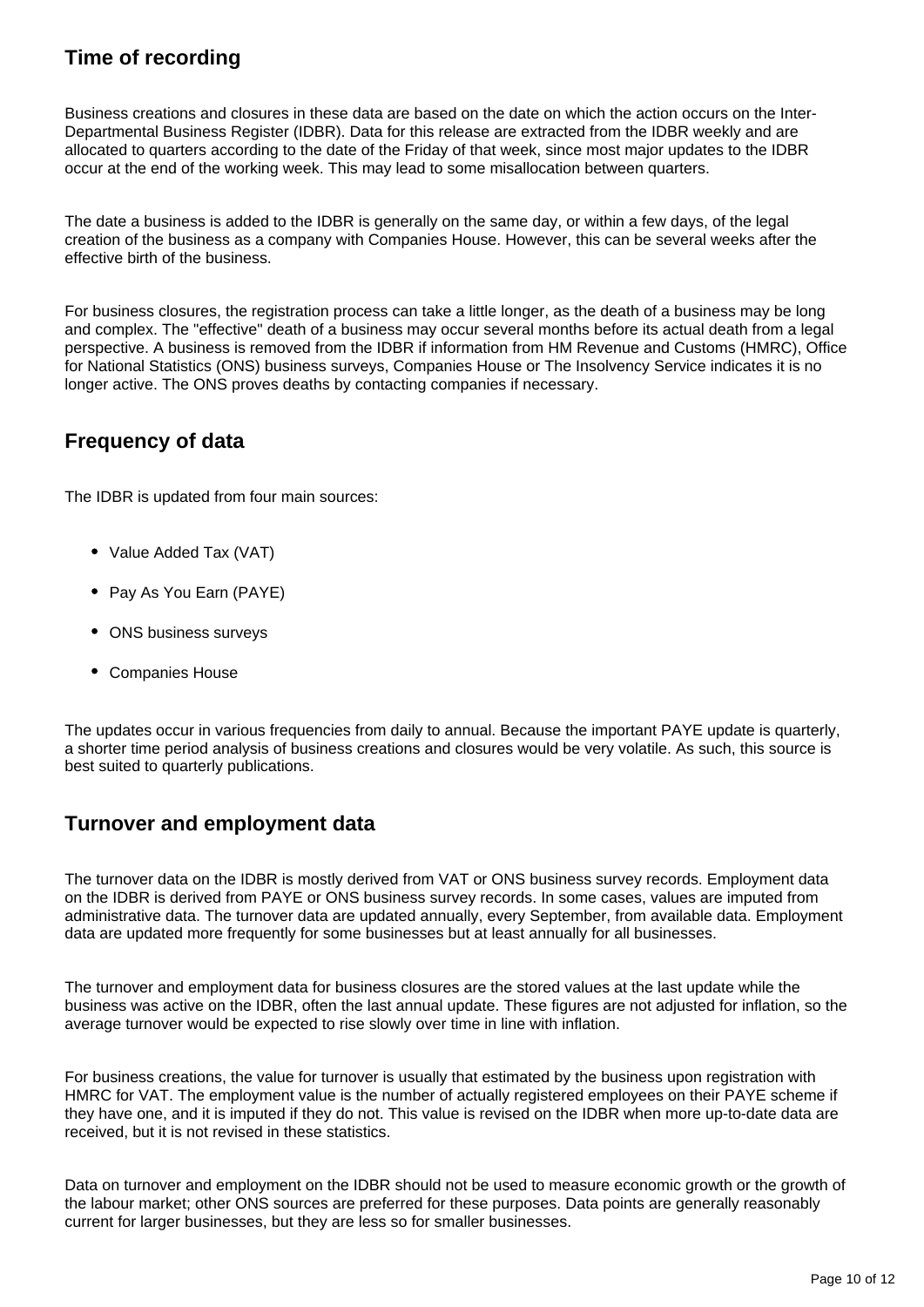### **Feedback**

The ONS welcomes feedback from users on whether they find this release on business creations and closures to be helpful. Please email us at [idbrdas@ons.gov.uk](mailto:idbrdas@ons.gov.uk) regarding whether you would like to see an ongoing quarterly release of these figures.

### **Other releases**

Alongside this release, we have introduced a weekly indicator of company incorporations and dissolutions with Companies House in our [weekly faster indicators publication](https://www.ons.gov.uk/peoplepopulationandcommunity/healthandsocialcare/conditionsanddiseases/bulletins/coronavirustheukeconomyandsocietyfasterindicators/previousReleases). There is also a blog available that explains some of the important things to bear in mind about these data.

# <span id="page-10-0"></span>**7 . Strengths and limitations**

### **Timeliness**

In line with international guidance from Eurostat and the Organisation for Economic Co-operation and Development (OECD), our *[official statistics](https://www.ons.gov.uk/businessindustryandtrade/business/activitysizeandlocation/bulletins/businessdemography/previousReleases)* on business demography are published a year after the reference period to allow for reactivations before deaths figures are calculated. We have published these quarterly data to provide a more timely indicator of business creations and closures to support understanding of the impact of the coronavirus (COVID-19) pandemic on the UK economy, but these data will not be entirely consistent with our [annual publication](https://www.ons.gov.uk/businessindustryandtrade/business/activitysizeandlocation/bulletins/businessdemography/previousReleases), and that remains the superior measure of business demography.

More detail about the *Inter-Departmental Business Register (IDBR)* the annual official statistics on business [demography](https://www.ons.gov.uk/businessindustryandtrade/business/activitysizeandlocation/methodologies/businessdemographyqmi#:~:text=Business%20demography%20is%20an%20annual,survival%20rates%20of%20new%20businesses.) is available.

### **Relationship with other data**

This publication provides the first quarterly estimates of businesses added to, and removed from, the IDBR. However, there are many other publications drawing on other data sources to provide estimates of either business creation or business closures at different frequencies. These are briefly outlined in this section.

Quarterly official statistics from Companies House include the number of company incorporations, dissolutions and removals from their register. Companies and businesses are not the same in these statistics -- companies are legal entities, as registered with Companies House; businesses are statistical entities, arranged by the Office for National Statistics (ONS) on the IDBR, which better reflect their economic activity. Some types of company are present with Companies House but not on the IDBR or in Value Added Tax (VAT) returns, such as small single-person limited companies.

We have published new weekly indicators of company incorporations and voluntary dissolutions using data from Companies House in our [faster indicators publication,](https://www.ons.gov.uk/peoplepopulationandcommunity/healthandsocialcare/conditionsanddiseases/bulletins/coronavirustheukeconomyandsocietyfasterindicators/previousReleases) but this covers only one route for a business to be removed from the **IDBR** 

There are many ways for a business to close or die, of which "insolvency" is only one. Data from the Insolvency Service on company insolvencies therefore do not reflect all business closures -- insolvencies typically account for a small fraction of business closures, although they tend to be the highest profile.